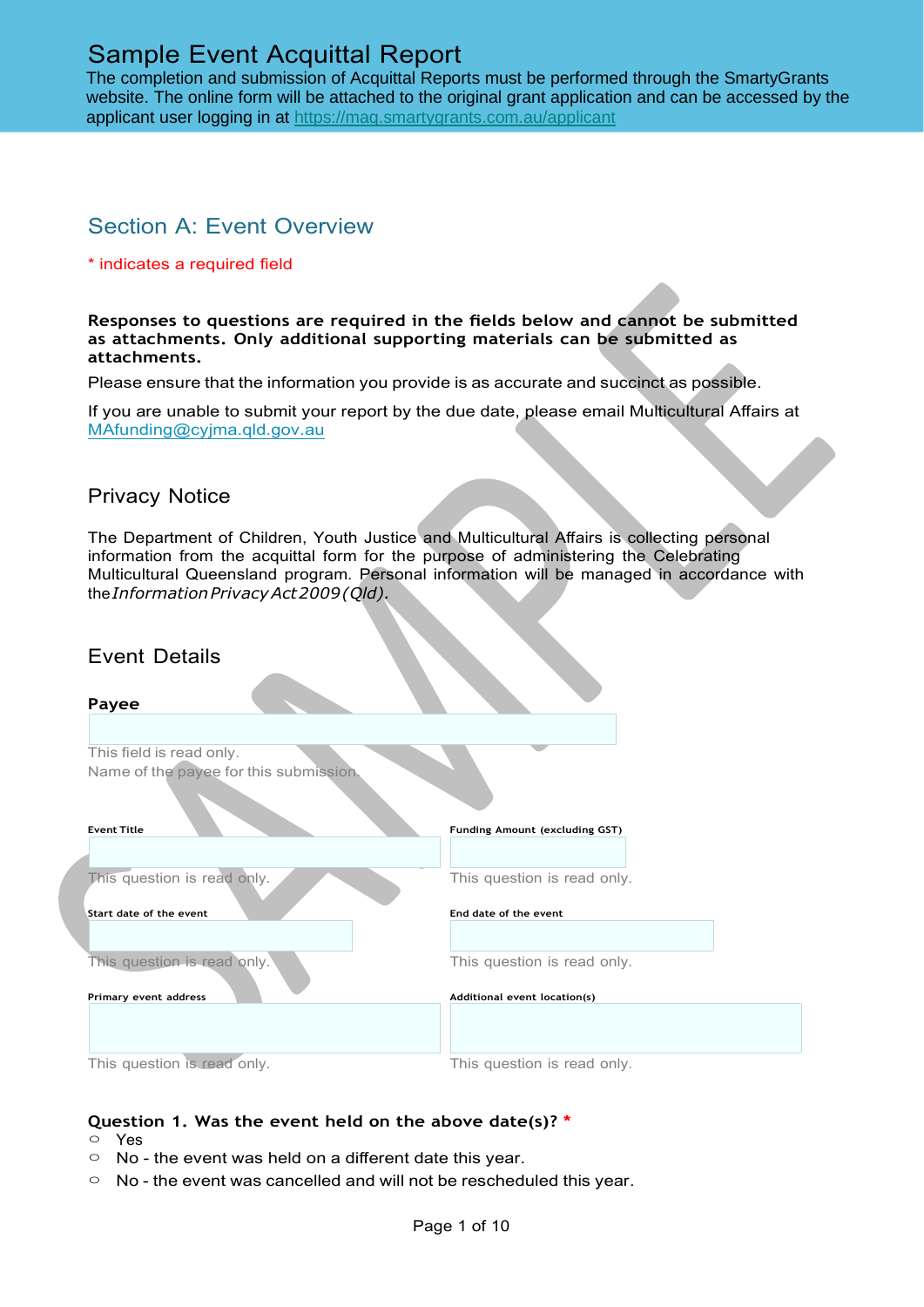The completion and submission of Acquittal Reports must be performed through the SmartyGrants website. The online form will be attached to the original grant application and can be accessed by the applicant user logging in at <https://maq.smartygrants.com.au/applicant>

### **Question 2. Was the event held at the above location(s)? \***

- Yes
- No

**Please describe why the event was cancelled and why it can not be rescheduled this year. \***

**Do not include any event planning, rehearsing or organising periods within these dates. Only include the dates that the event actually took place.**

**What was the event Start Date? \* What was the event End Date? \***

Must be a date. Do not include any event planning or organising periods within these dates.

Must be a date. Do not include any event planning or organising periods within these dates.

**Indicate the building, park or location name of where the event was primarily held \***

#### **What was the primary address of where the event was held? \*** Address

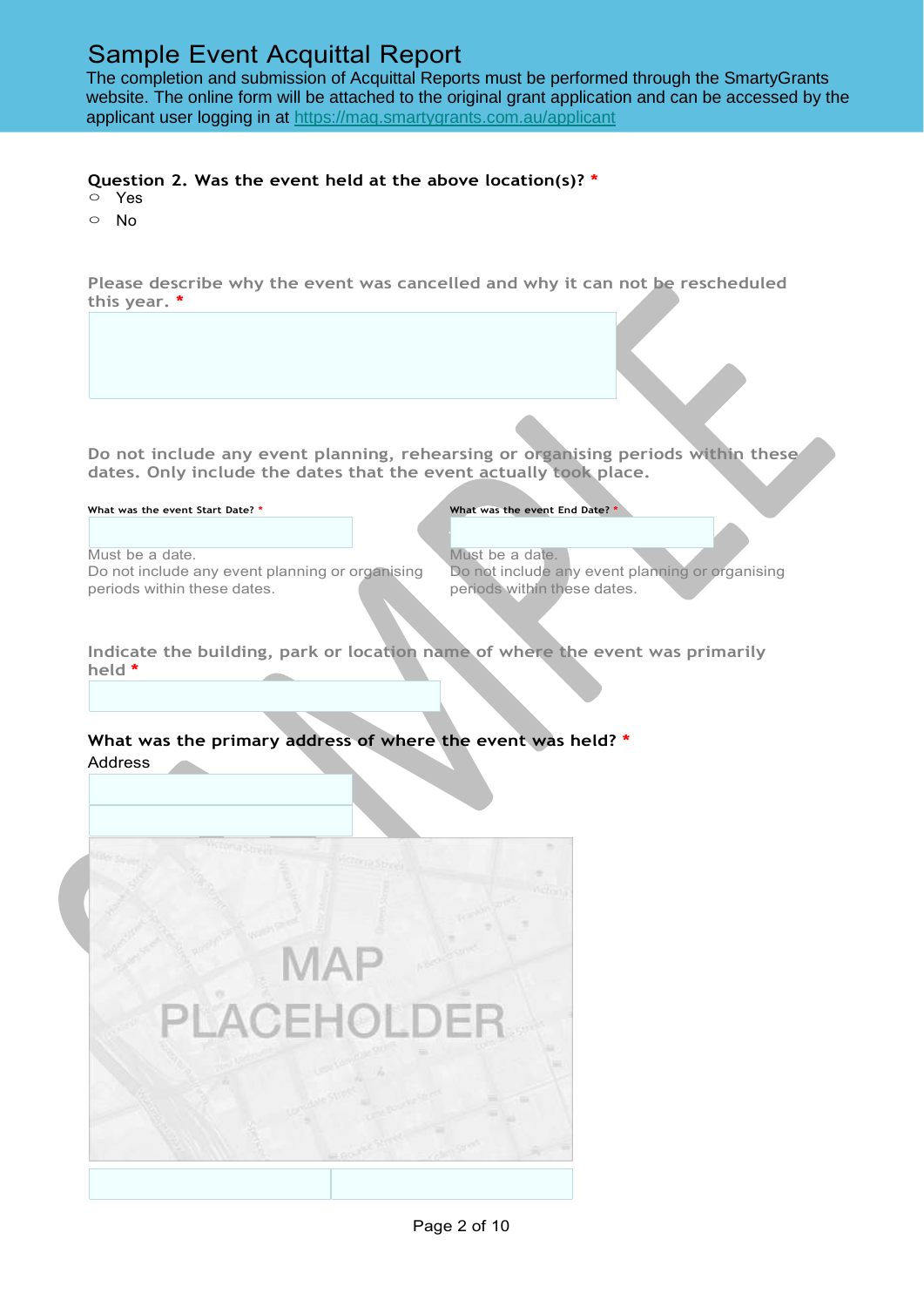The completion and submission of Acquittal Reports must be performed through the SmartyGrants website. The online form will be attached to the original grant application and can be accessed by the applicant user logging in at <https://maq.smartygrants.com.au/applicant>

Address Line 1, Suburb/Town, State/Province, and Postcode are required. Country must be Australia

#### **Did the event have any additional locations?**

- Yes
- No

Provide the address of each additional activity, a description of the activity, and the date the activity was held.

| <b>Address</b>            | <b>Activity Description</b> | Date            |  |
|---------------------------|-----------------------------|-----------------|--|
|                           |                             |                 |  |
| Country must be Australia | For example: Sporting       | Must be a date. |  |
|                           | tournament                  |                 |  |

**Organisations are legally required to immediately advise the department, in writing, of any proposed changes to the funded event/project, including changes to the title, dates, activities, locations, or cancellations to the event or project. The organisation must receive approval from the department before any changes can be implemented.**

**Provide a detailed explanation on why the event dates or location were required to be changed \***

Event Summary

### **Question 3. Were all the activities proposed in the funding application delivered at the event? \***

○ Yes

○ No

The list of activities delivered at the event should align with those advised in your funding proposal.

**What activities were delivered at the event?**

#### ☐ Welcome to Country from Aboriginal or Torres Strait Islander representatives

- ☐ Acknowledgement of Country ☐ Cultural storytelling
- 
- 
- ☐ Children's rides ☐ Parade
- ☐ Cooking demonstrations and workshops ☐ Service provider stalls
- ☐ Cultural art and craft exhibits ☐ Speeches from guest speakers
- ☐ Cultural dance performances ☐ Sports and games
- 
- ☐ Cultural musical performances
- ☐ Cultural song performances
- 
- ☐ Art and craft workshops ☐ Information & education stalls
- ☐ Children's activities ☐ Musical instrument workshops
	-
	-
	-
	-
- ☐ Cultural food ☐ Other (please specify below)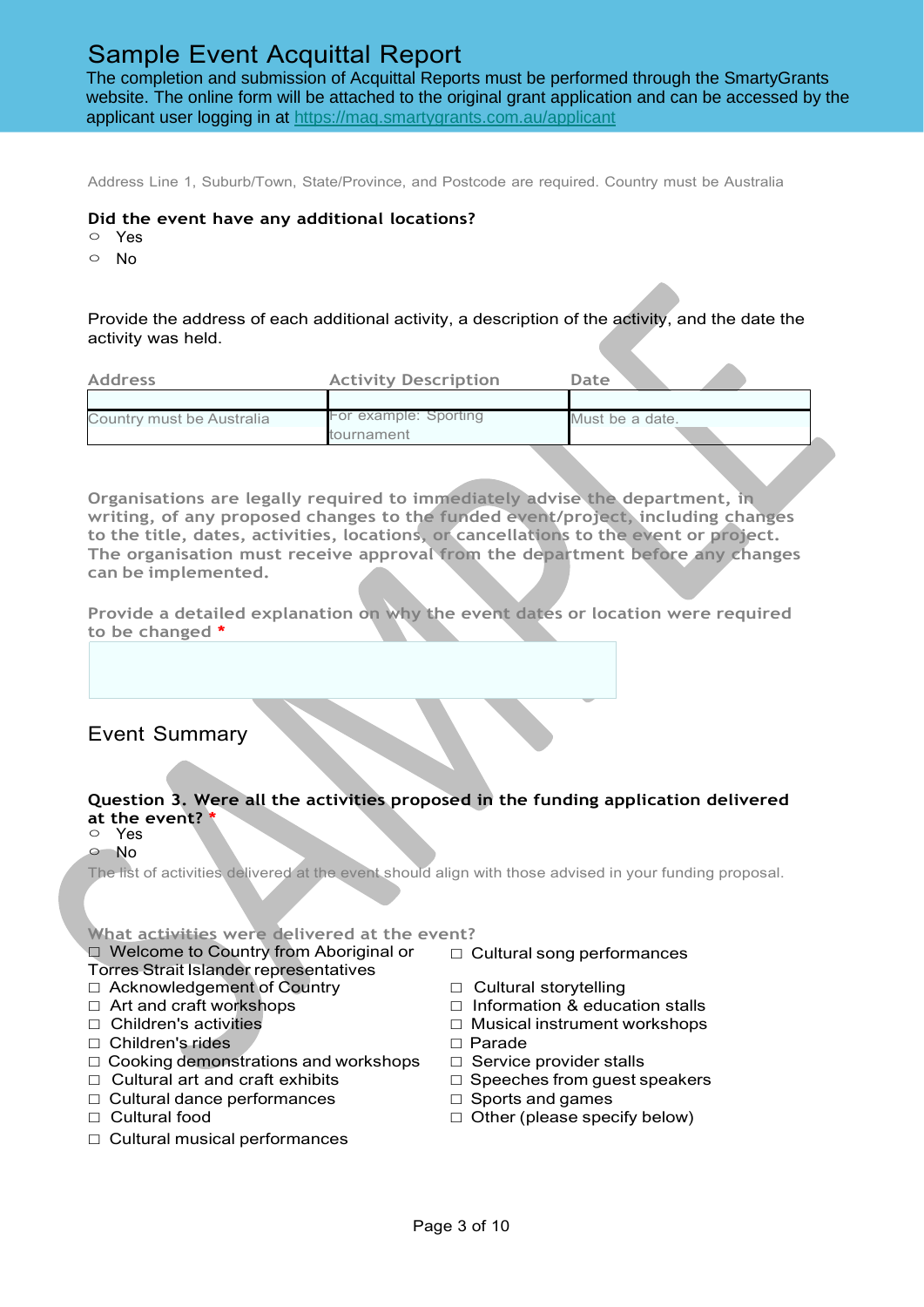The completion and submission of Acquittal Reports must be performed through the SmartyGrants website. The online form will be attached to the original grant application and can be accessed by the applicant user logging in at <https://maq.smartygrants.com.au/applicant>

**List any additional activities that were conducted at the event (not including any event planning or organising activities).**

Insert one activity per line only. More rows can be added

### **Question 4. What was the total attendance at the event? \***

Number of people who attended the event.

**Question 5. Provide any comments relating to the attendance numbers, particularly if the attendance numbers were higher or lower than expected. \***

Word count:

Must be no more than 200 words.

Describe any reasons why the attendance numbers were higher or lower than expected.

**Question 6. Indicate any highlights achieved that improved intercultural understanding and promoted increased engagement among people from diverse cultural groups. \***

Word count: Must be no more than 250 words.

**Question 7. Describe any issues your organisation faced in planning and delivering the event. \***

Word count: Must be no more than 250 words.

# Section B: Event Resources and Verification

## Attachment of Event Resources

Files can be up to 25MB each; however, we do recommend trying to keep files to a **maximum of 5MB.**

**NOTE:** Microsoft Publisher files (.pub) are **not** supported. Please convert to a PDF or Word document.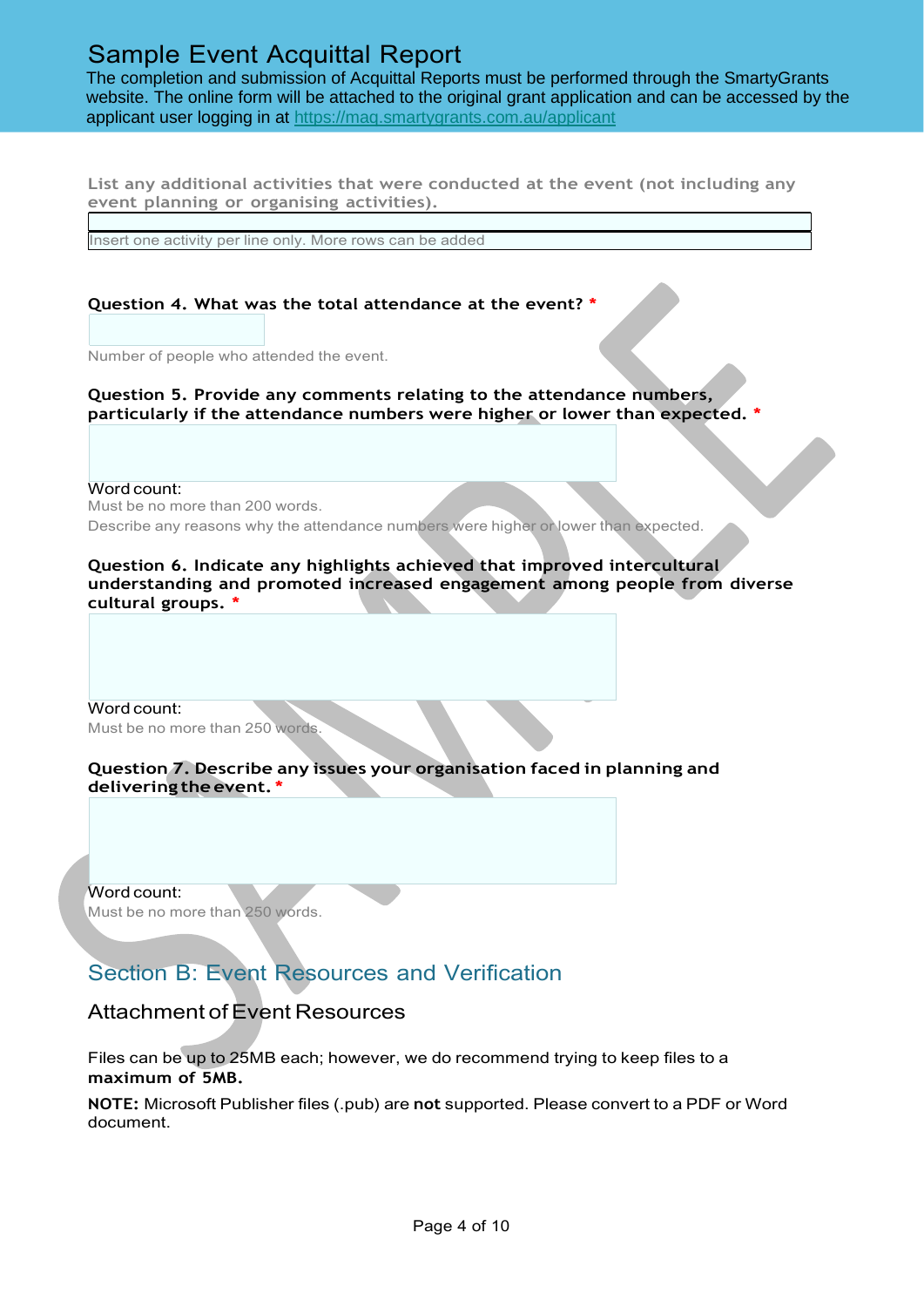The completion and submission of Acquittal Reports must be performed through the SmartyGrants website. The online form will be attached to the original grant application and can be accessed by the applicant user logging in at <https://maq.smartygrants.com.au/applicant>

### Event Verification

**Attach photographs of the event to verify its delivery and attendance.** *Hint: Select multiple files that are similar in content, such as photos or media articles, and upload them together.* Additional rows can be added

Images supplied are for the use of administrative purposes only and will not be shared, published or reproduced without further consent

#### **Photographs of the event attendance**

Hint: Select the photo files that you want to include and upload them together - Max 25mb per file. Click 'Add More' for additional links.

## Event Promotion and Media Coverage

#### **List and attach promotional materials produced and any media coverage of the event.**Additionalrowscanbeadded

| <b>Description</b>                            | Attachment                              |
|-----------------------------------------------|-----------------------------------------|
|                                               |                                         |
| Event Flyer, Event Poster, Promotional video, | A maximum of 1 file may be attached but |
| Newspaper article etc.                        | additional rows can be added.           |

#### **Supporting online content, such as videos highlighting activities, can be provided here.**Additionalrowscanbeadded.

| <b>Description</b>                    | Web address    |
|---------------------------------------|----------------|
|                                       |                |
| Promotional video, media coverage etc | Must be a URL. |
|                                       |                |

# **Other Supporting Documents**

#### **Other relevant documents demonstrating your achievements can be provided here.**Additionalrowscanbeadded.

| Description                                | Attachment                           |
|--------------------------------------------|--------------------------------------|
|                                            |                                      |
| Description of document demonstrating your | A maximum of 1 file may be attached. |
| achievements                               | A maximum of 1 file may be attached. |

# Section C: Financial Expenditure and Certification

\* indicates a required field

#### **Responses are required in the fields below and cannot be submitted as attachments.**

• **Use whole dollar amounts (no cents)**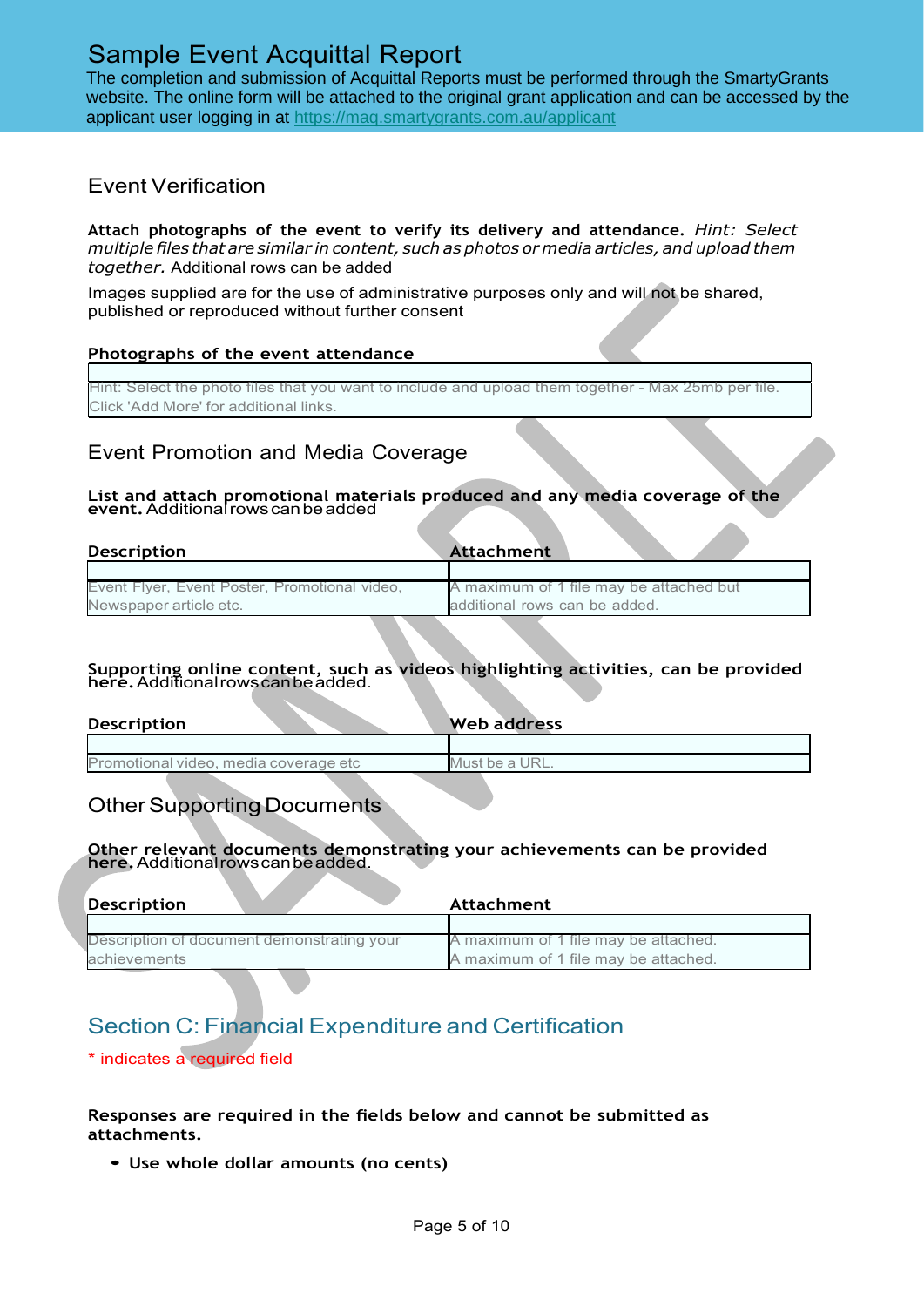The completion and submission of Acquittal Reports must be performed through the SmartyGrants website. The online form will be attached to the original grant application and can be accessed by the applicant user logging in at <https://maq.smartygrants.com.au/applicant>

- •**Do not use commas – e.g. enter <sup>1000</sup> not 1,000,** This will ensure your figures for each table add up correctly.
- •**Insert '0' against items not relevant to your event.**
- •**Click** *'Add More'* **to include additional rows** if required**.**

#### Income

**Question 8. Please provide an itemised list of the additional income amounts and the funding source for the event.**

- **Do** *not* **include the funding you received under the CMQ program.**
- •**If funding was recieved for this event from other sources, it must be included in the table below.**
- •**Insert '0' against items not relevant to your event.**

| CMQ Program funding provided                  | Amount (ex GST)<br>\$             |
|-----------------------------------------------|-----------------------------------|
|                                               | This number/amount is calculated. |
| <b>Additional Income (Funding Source)</b>     | <b>Amount (ex GST)</b>            |
| Applicant's cash contribution                 |                                   |
| Applicant's in-kind contribution              |                                   |
| Local Government grant                        |                                   |
| Other Queensland Government grant (please     |                                   |
| specify):                                     |                                   |
| Australian Government grant (please specify): |                                   |

| Other (please specify):                                                                                 |                          |
|---------------------------------------------------------------------------------------------------------|--------------------------|
| Do not include the funding you received under the linsert '0' against items not relevant to your event. |                          |
| CMQ program. Additional rows can be added.                                                              | Must be a dollar amount. |

| <b>Income Totals</b>                             |                                          |                                          |
|--------------------------------------------------|------------------------------------------|------------------------------------------|
| <b>CMQ Program</b><br><b>Funding</b><br>Provided | <b>Additional</b><br><b>Income Total</b> | <b>Total Income</b><br>Amount            |
|                                                  | I\$                                      |                                          |
| This number/<br>amount is<br>calculated.         | This number/<br>amount is<br>calculated. | This number/<br>amount is<br>calculated. |

## Financial Expenditure

Corporate sponsorship (please specify):

**Question 9. Provide an itemised list of the expense items, the total amount of that expense, and the amount of CMQ funding that contributed to that expense.**

• **Please itemise each expense with <sup>a</sup> clear explanation of what the expense is for -** e.g. write *'Bus hire for people to attend the event'* and not just *'Transport'.*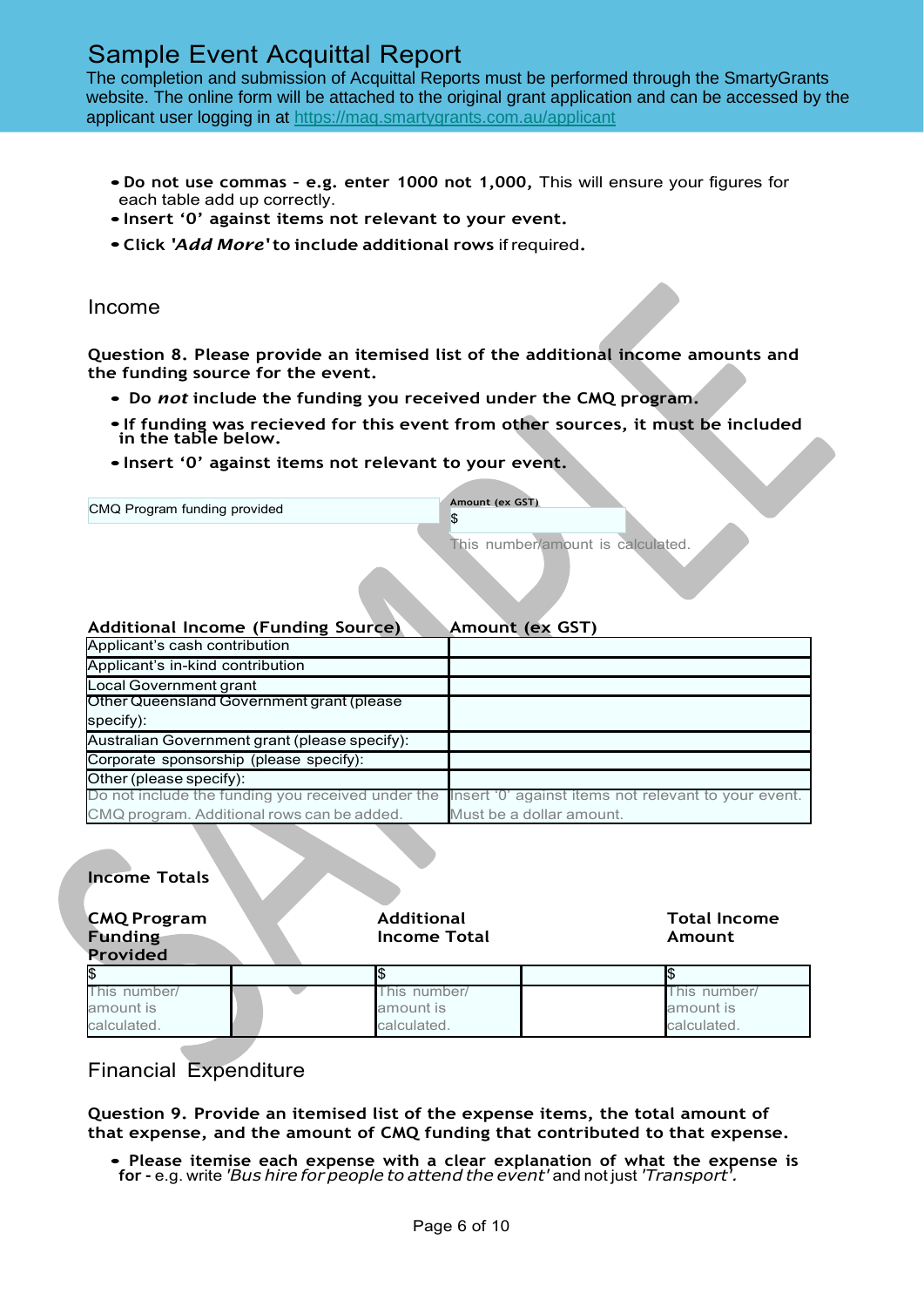The completion and submission of Acquittal Reports must be performed through the SmartyGrants website. The online form will be attached to the original grant application and can be accessed by the applicant user logging in at <https://maq.smartygrants.com.au/applicant>

- **List expenses of different categories on separate lines.** e.g. Listing *'Performers, Security and Rubbish Removal'* asone totalexpense item willnotbe accepted as they are all different categories of expenses.
- •**Insert '0' against items not relevant to your event.**

#### **EXAMPLE BUDGET TABLE**

#### **Expense Item DescriptionTotal Expense AmountCMQ Funding Amount**

*Include the full cost of the expense in this column.Include the amount of the CMQ funding that was used to contribute to the total cost of the expense.*

*Non-recurrent salaries and on-costs20001000* 

*Equipment hire30002000*

*Venue hire1500500*

*Advertising and marketing20001000* 

*Food and catering20000*

*Transport hire to reduce barriers for people to attend the event1000500*

| \$     |  |        |  |
|--------|--|--------|--|
| $\sim$ |  | $\sim$ |  |

This number/amount is calculated.

### **Non-recurrent salaries and Total Expense Amount CMQ Funding Amount on-costs**

| Non-recurrent salaries and on- |                                              |                                                                                                 |
|--------------------------------|----------------------------------------------|-------------------------------------------------------------------------------------------------|
| costs                          |                                              |                                                                                                 |
|                                | Must be a whole dollar amount<br>(no cents). | Must be a whole dollar amount<br>(no cents) and no more than 50%<br>of the CMQ program funding. |

**The CMQ Funding Amount for 'Non-recurrent salaries and on-costs' exceeds 50% of the funding from the CMQ program.**

○ I understand that I must revise the CMQ Funding Amount above for Non-recurrent salaries and on-costs so it does not exceed 50% of the CMQ program funding.

| <b>Equipment hire</b> | <b>Total Expense Amount</b>                  | <b>CMQ Funding Amount</b>                                                |
|-----------------------|----------------------------------------------|--------------------------------------------------------------------------|
| Equipment hire        |                                              |                                                                          |
|                       | Must be a whole dollar amount<br>(no cents). | Must be a whole dollar amount<br>(no cents) and no more than<br>\$5.000. |

| Venue hire | <b>Total Expense Amount</b>   | <b>CMQ Funding Amount</b>     |
|------------|-------------------------------|-------------------------------|
| Venue hire |                               |                               |
|            | Must be a whole dollar amount | Must be a whole dollar amount |
|            | (no cents).                   | (no cents) and no more than   |
|            |                               | \$5.000.                      |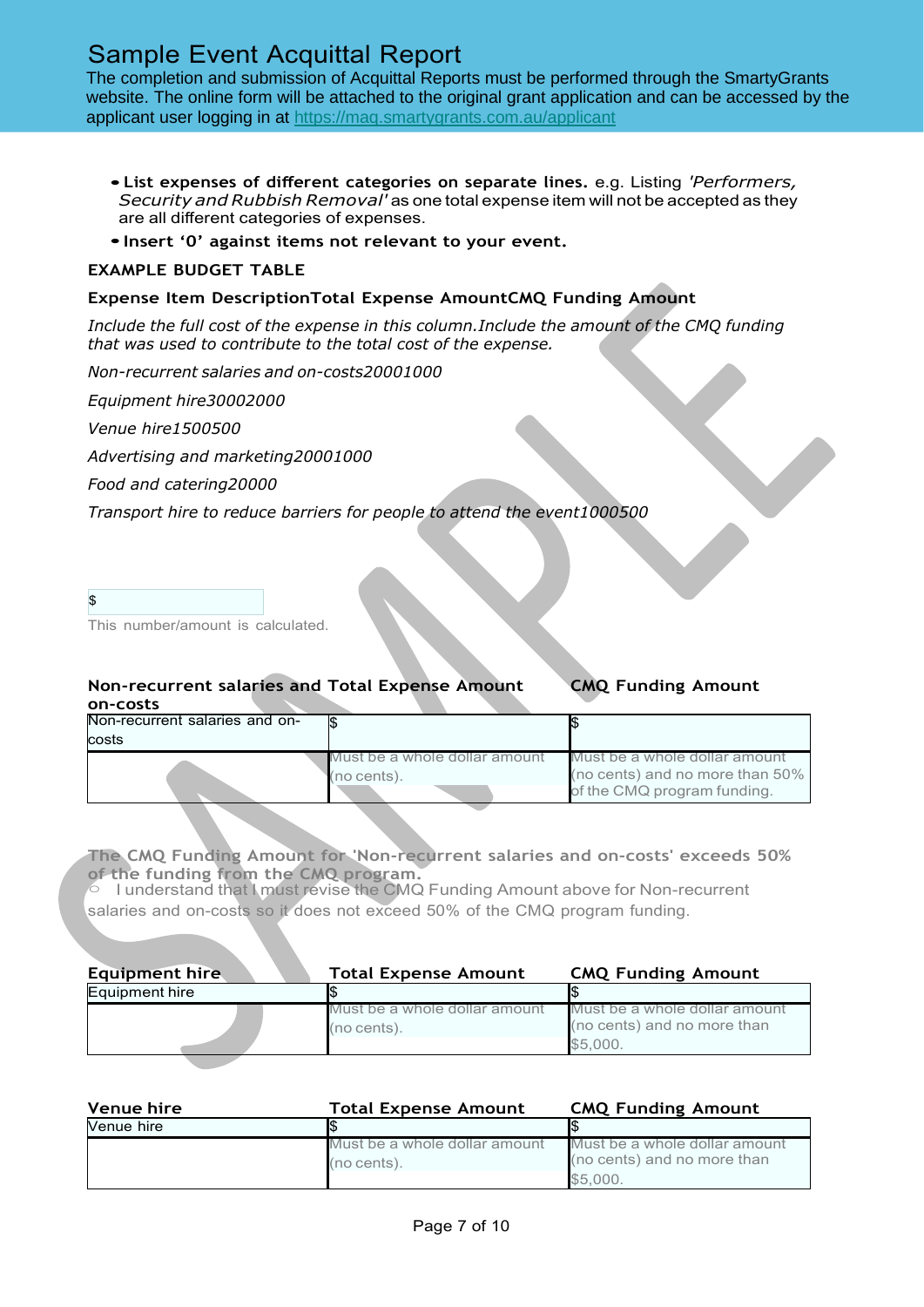The completion and submission of Acquittal Reports must be performed through the SmartyGrants website. The online form will be attached to the original grant application and can be accessed by the applicant user logging in at <https://maq.smartygrants.com.au/applicant>

| Advertising and marketing Total Expense Amount |                               | <b>CMQ Funding Amount</b>     |  |
|------------------------------------------------|-------------------------------|-------------------------------|--|
| Advertising and marketing                      |                               |                               |  |
|                                                | Must be a whole dollar amount | Must be a whole dollar amount |  |
|                                                | (no cents).                   | (no cents) and no more than   |  |
|                                                |                               | \$3.000.                      |  |

| Must be a whole dollar amount<br>Must be a whole dollar amount |
|----------------------------------------------------------------|
| (no cents) and no more than<br>(no cents).<br>\$1.000.         |
|                                                                |

### **Transport hire to reduce barriers for people to attend the event**

| <b>Transport Hire</b>             | <b>Total Expense Amount</b>   | <b>CMQ Funding Amount</b>     |
|-----------------------------------|-------------------------------|-------------------------------|
| Transport hire to reduce barriers |                               |                               |
| for people to attend the event    |                               |                               |
|                                   | Must be a whole dollar amount | Must be a whole dollar amount |
|                                   | (no cents).                   | (no cents) and no more than   |
|                                   |                               | \$500.                        |

### Other Expenses

- •**Insert '0' against items not relevant to your event.**
- •**Click 'Add More' to include additional rows if required.**

| <b>Expense Item Description Total Expense Amount</b> |                               | <b>CMQ Funding Amount</b>     |  |
|------------------------------------------------------|-------------------------------|-------------------------------|--|
|                                                      |                               |                               |  |
| Additional rows can be added                         | Must be a whole dollar amount | Must be a whole dollar amount |  |
|                                                      | (no cents).                   | (no cents).                   |  |

**Please provide evidence that the above expenses are not able to be refunded or deferred (for example, a non-refundable venue deposit).** Evidence may include statements, invoices and any other written evidence provided to you declaring that **no refund is available**.

| <b>Description</b>                            | Attachment                                 |  |
|-----------------------------------------------|--------------------------------------------|--|
|                                               |                                            |  |
| Evidence may include statements, invoices and | Try to keep files to a maximum of 5MB each |  |
| any other written evidence provided to you.   |                                            |  |

| <b>Total Expenses</b>             | <b>CMQ Funding Amounts Total</b>  |
|-----------------------------------|-----------------------------------|
| 1\$                               |                                   |
| This number/amount is calculated. | This number/amount is calculated. |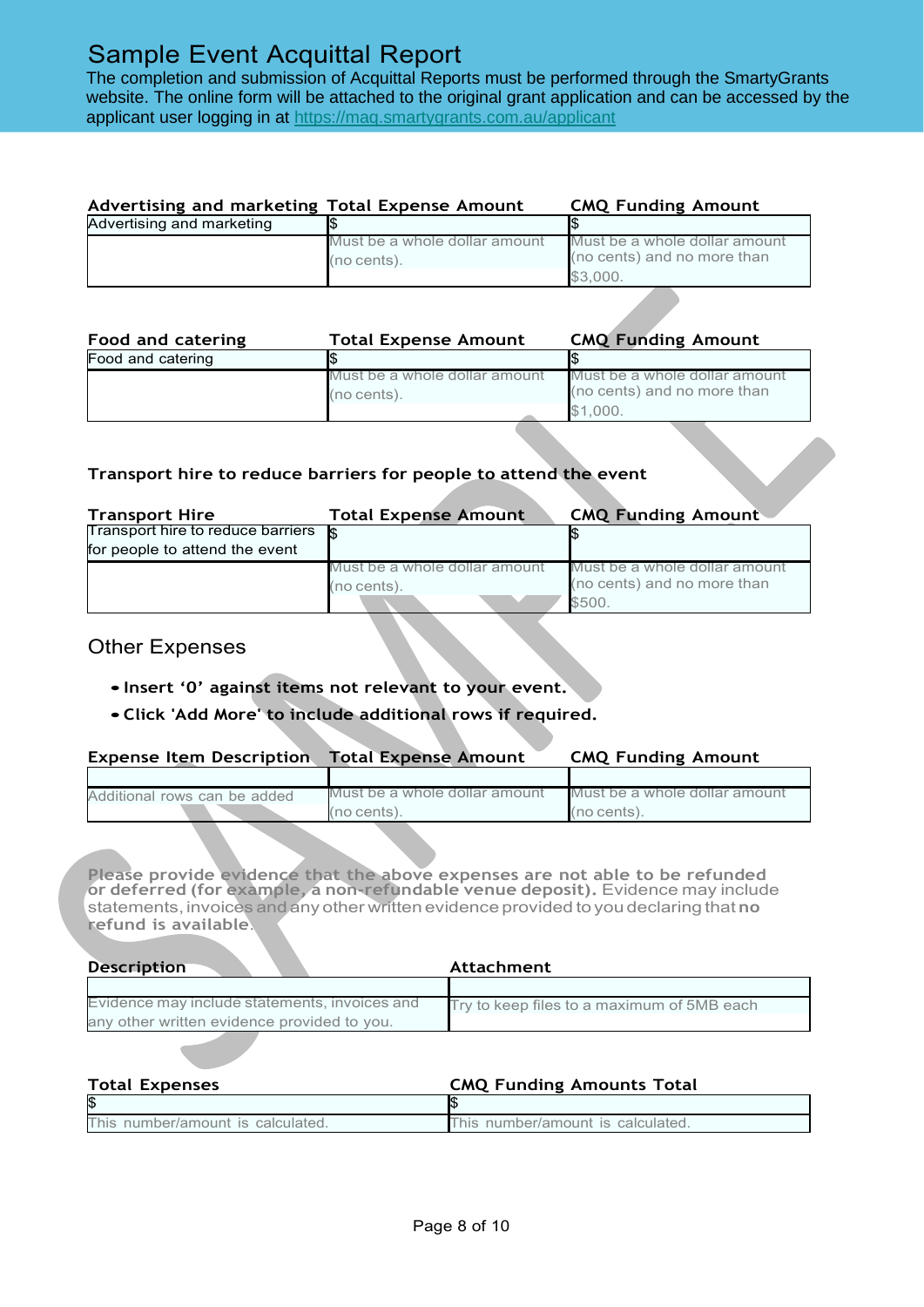The completion and submission of Acquittal Reports must be performed through the SmartyGrants website. The online form will be attached to the original grant application and can be accessed by the applicant user logging in at <https://maq.smartygrants.com.au/applicant>

### **CMQ Funding Allocation**

The below totals will assist you to correctly allocate the requested CMQ funding against the expenditure. The **CMQ Funding Allocation Balance** should equal **\$0**.

- If the **CMQ Funding Allocation Balance equals \$0,** you have correctly allocated the CMQ Funding Amounts.
- •If the **CMQ Funding Allocation Balance is more than \$0,** it indicates that there is unspent CMQ funding remaining.
- •If the **CMQ Funding Allocation Balance is less than \$0, please check check your expenditure items and allocated funding.**

| <b>CMQ Program</b><br><b>Funding</b><br>Provided | <b>CMQ Funding</b><br><b>Amounts Total</b> | <b>CMQ Funding</b><br><b>Allocation</b><br><b>Balance</b> |
|--------------------------------------------------|--------------------------------------------|-----------------------------------------------------------|
| \$                                               | \$                                         | \$                                                        |
| This number/                                     | This number/                               | This number should                                        |
| amount is<br>calculated.                         | amount is<br>calculated.                   | be \$0                                                    |
| <b>Budget Totals</b>                             |                                            |                                                           |
| <b>Total Income</b>                              | <b>Total Expenses</b>                      | <b>Budget Surplus</b><br>or Deficit                       |
| \$                                               | \$                                         | \$                                                        |
| This number/                                     | This number/                               | This number/                                              |
| amount is<br>calculated.                         | amount is<br>calculated.                   | amount is<br>calculated.                                  |
|                                                  |                                            |                                                           |
| <b>Unspent CMQ Funding</b>                       |                                            |                                                           |

#### **Question 10. Do you have any additional comments in relation to the event income or expenditure? \***

○ Yes

○ No

#### **Indicate your additional comments in relation to the event income or expenditure. \***

Word count: Must be no more than 200 words.